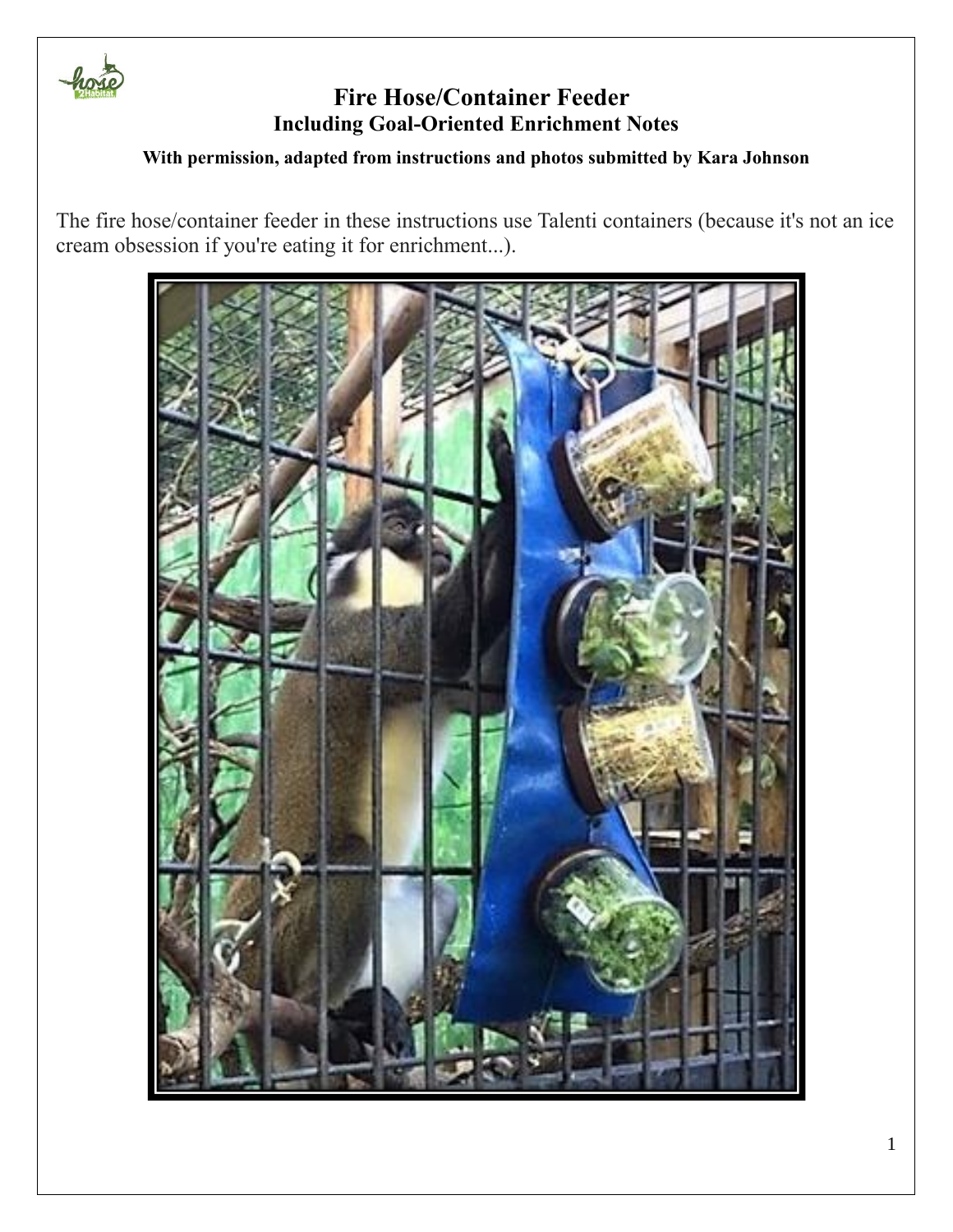

## **With permission, adapted from instructions and photos submitted by Kara Johnson**

## **Goal-Oriented Enrichment Notes (from Kara Johnson)**

I was looking to prolong foraging behaviors and cognitively challenge the monks. This feeder has been SO FUN for our monkeys. Animals have to figure out where the cup they want is and reach through the fire hose to get the goodies inside! We have to make it a little easier for the lemurs, but still a good challenge. I didn't tighten the containers enough the first time and our spider monkeys just unscrewed them and got their treats.. lesson learned. But it's great to watch the monkeys peer around and figure out which container they're aiming for and then forage away. Containers can also be filled with ice blocks with the food on the bottom so animals have to wait for the ice to melt to get their treats (so a super cheap timed feeder). When we use ice blocks in the summer, our female guenon likes to lick the cold water as it drips out, which was an added and unexpected bonus behavior.

### **Species**

Small mammals such as spider monkeys, lesser spot-nosed guenons, and lemurs.

### **Safety Concerns**

- $\rightarrow$  Be aware of entrapment issues. Ensure that the holes in the containers are large enough for a full hand to come back out. Secure the fire hose to the lids so that there is not a gap for arms or other body parts to get stuck inside. The feeder can be installed on the outside of the mesh to further reduce entrapment risk.
- Smooth edges of lids after cutting if animals could be injured by sharp or rough edges.
- $\triangle$  Check all connections and the overall device frequently for damage.
- As always, check with the veterinarians, curators, and superiors to be sure that fastening method and other aspects of this EED are approved and appropriate for the species of animal and individual animals that you intend to have access to it.

### **Items needed**

- **Fire hose** (length of desired feeder x 2) Thick plastic or similar material can also be used.
- **Fasteners** (nuts and bolts, thread, cable ties, etc.) Number determined by length and number of containers. Fasteners will be needed for 3 purposes: (1) to attached lids to fire hose, (2) to attach fire hose pieces to each other, (3) to attach feeder to enclosure.
- **Plastic or other study, non-glass containers with treaded plastic lids.** These instructions use Talenti containers. Number will determine length of feeder.
- **Tool to cut fire hose and lids.**
- **Tool to make hole in lids and fire hose for fasteners.**
- **File or sandpaper** to smooth edges of lids.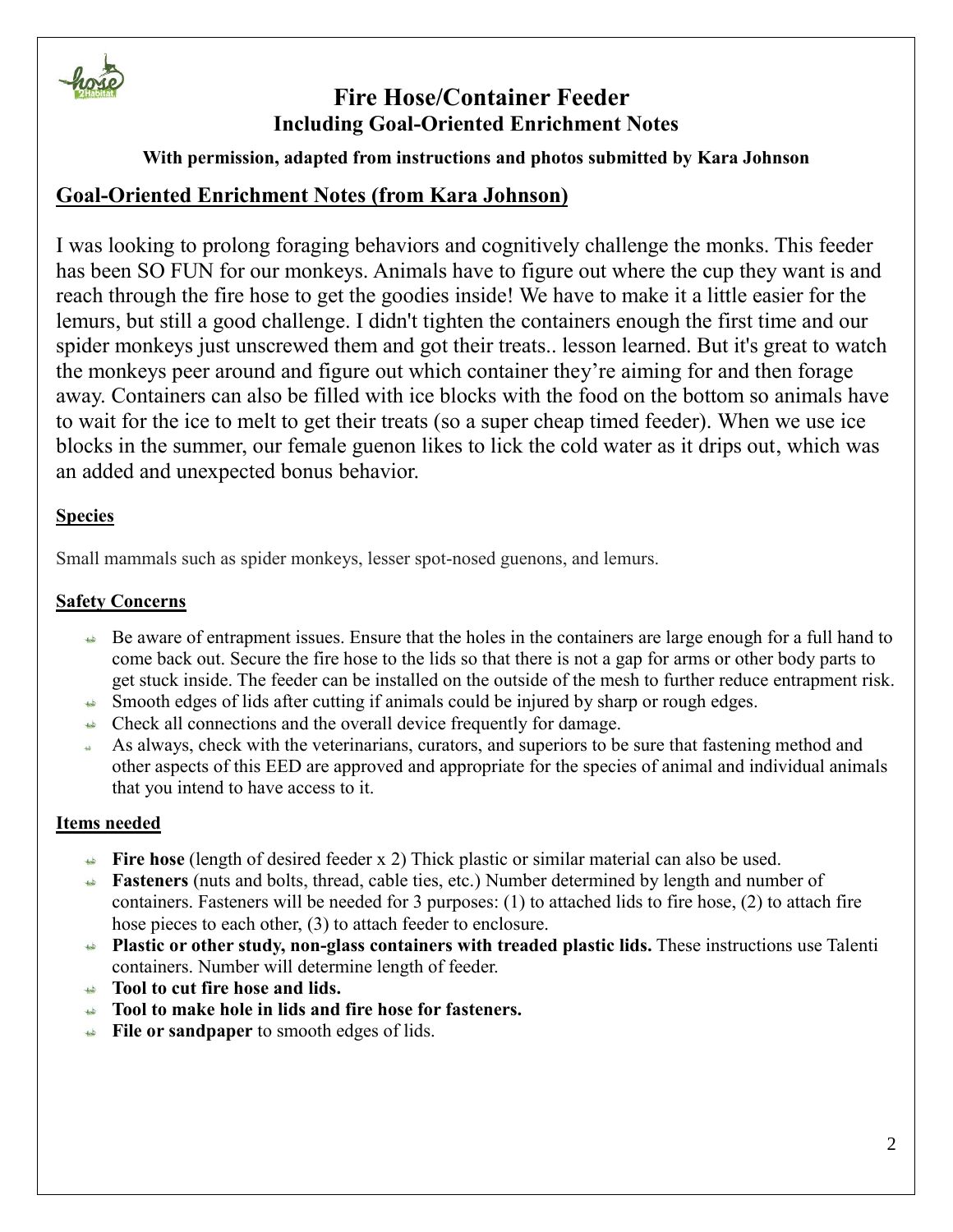

**With permission, adapted from instructions and photos submitted by Kara Johnson**

#### **Instructions**

**STEP 1.** Cut a hand-sized hole in the center of each lid. File edges of holes if they are sharp.

**STEP 2.** Make holes in lids and fasten two strips of fire hose with the seam running down the center of the hole in the lid. (cable ties are used in the feeder used in these instructions)

\*Alternative: Use one wide strip of fire hose and cut hand-size hole in fire hose that matches up with the hand sized hole in each lid.



**STEP 3.** Connect two strips of fire hose to each other.